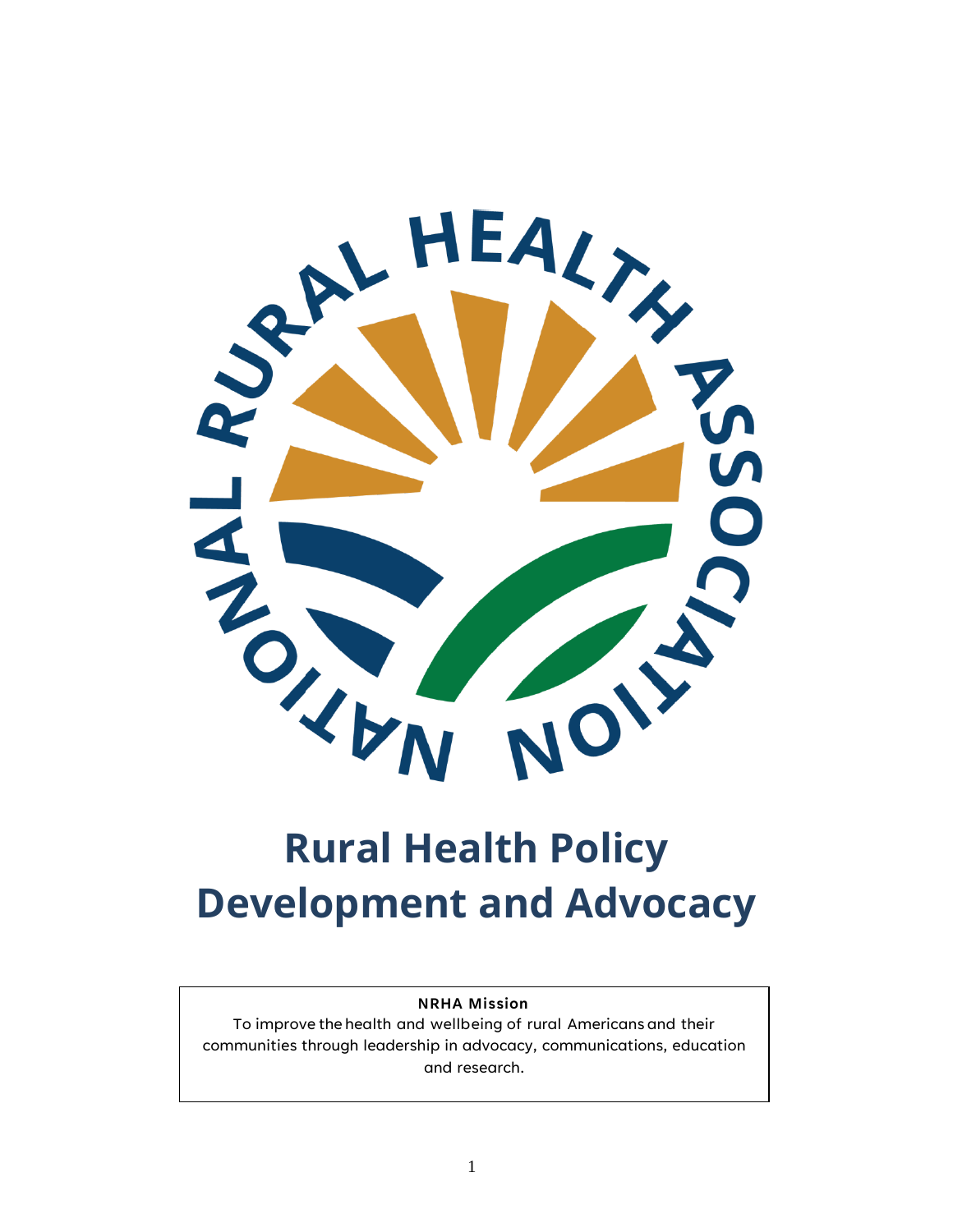### TABLE OF CONTENTS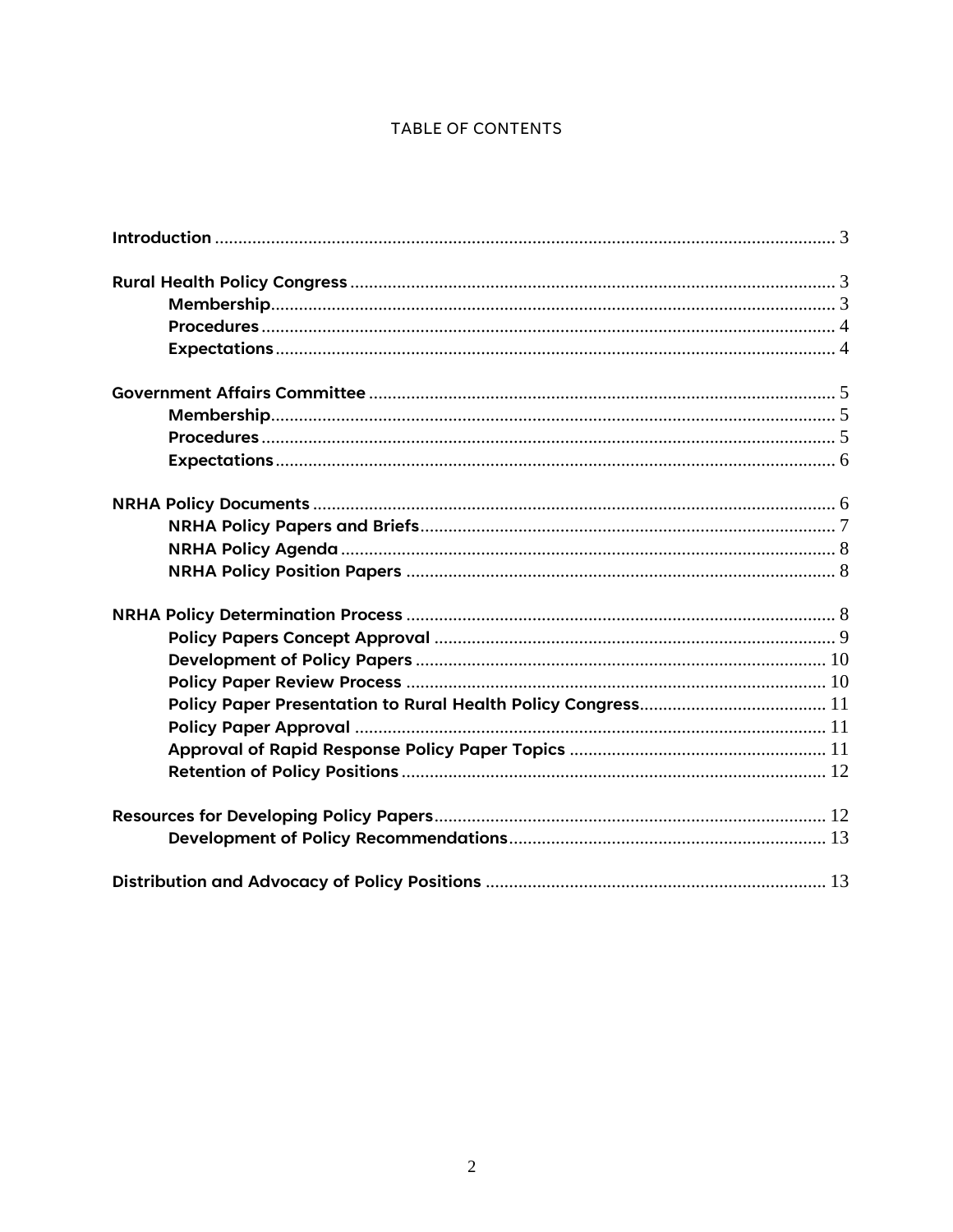# <span id="page-2-0"></span>**Introduction**

NRHA serves as the voice of rural health. Association policies establish thoughts, beliefs, or principles regarding an issue related to rural health in the United States. Adopted policies become the standard by which NRHA develops and assesses its advocacy agenda on issues that will improve the health of rural Americans. Since NRHA membership represents a range of interests, adopted policies will be broad and potentially far-reaching, while maintaining a tie to rural health. Therefore, policies may encompass more than the traditional healthcare system, including impacts related to food, economic development, housing, and other issues that deal with the health of rural Americans. Using positions adopted by the Association, NRHA staff and members advocate for improvement in the total health of rural Americans.

Advocacy is one of the primary objectives of NRHA. The content and direction of advocacy by the Association must be consistent with the policy positions adopted by the Rural Health Policy Congress (Congress). An annual policy agenda is developed to assist with the advocacy by the Association and its members with the United States Congress and Federal agencies. The policy agenda also guides the grass-roots efforts of state associations, offices of rural health and all Association members.

This guide provides the framework for the development, distribution and retention of the Association policy positions, as well as the functioning of the Congress and Government Affairs Committee (GAC).

# <span id="page-2-1"></span>**Rural Health Policy Congress**

The Congress is the policymaking body that determines the Association's positions regarding public policy as established by the NRHA By-Laws. The responsibilities of NRHA's Congress members are to:

- Identify and represent the health and health care needs and views of rural America
- Identify topics and provide technical expertise on the development of Association policies
- Create, review, and approve Association policy recommendations and positions
- Ensure the Association's guiding principles and mission are promoted through policy development
- Provide a multi-sector forum for the exchange and distribution of ideas, information, research,and methods relative to the improvement of rural health

#### <span id="page-2-2"></span>**Membership**

The Congress shall be composed of individuals from the following constituency groups (CG), NRHA interest groups, and NRHA leadership.

| <b>NRHA Leadership</b>      | <b>Constituency Groups (CG)</b>   | <b>Interest Groups</b>             |
|-----------------------------|-----------------------------------|------------------------------------|
| <b>Chair of Congress</b>    | <b>Clinical Services</b>          | <b>State Association Council</b>   |
| Members of Board of         | <b>Federally Qualified Health</b> | State Office Council               |
| <b>Trustees</b>             | Centers                           |                                    |
| Five most recent Presidents | Hospital and Health Systems       | <b>Rural Health Equity Council</b> |
|                             | Public Health                     |                                    |
|                             | Research and Education            |                                    |
|                             | <b>Rural Health Clinics</b>       |                                    |
|                             | <b>Statewide Health Resources</b> |                                    |
|                             | <b>Students</b>                   |                                    |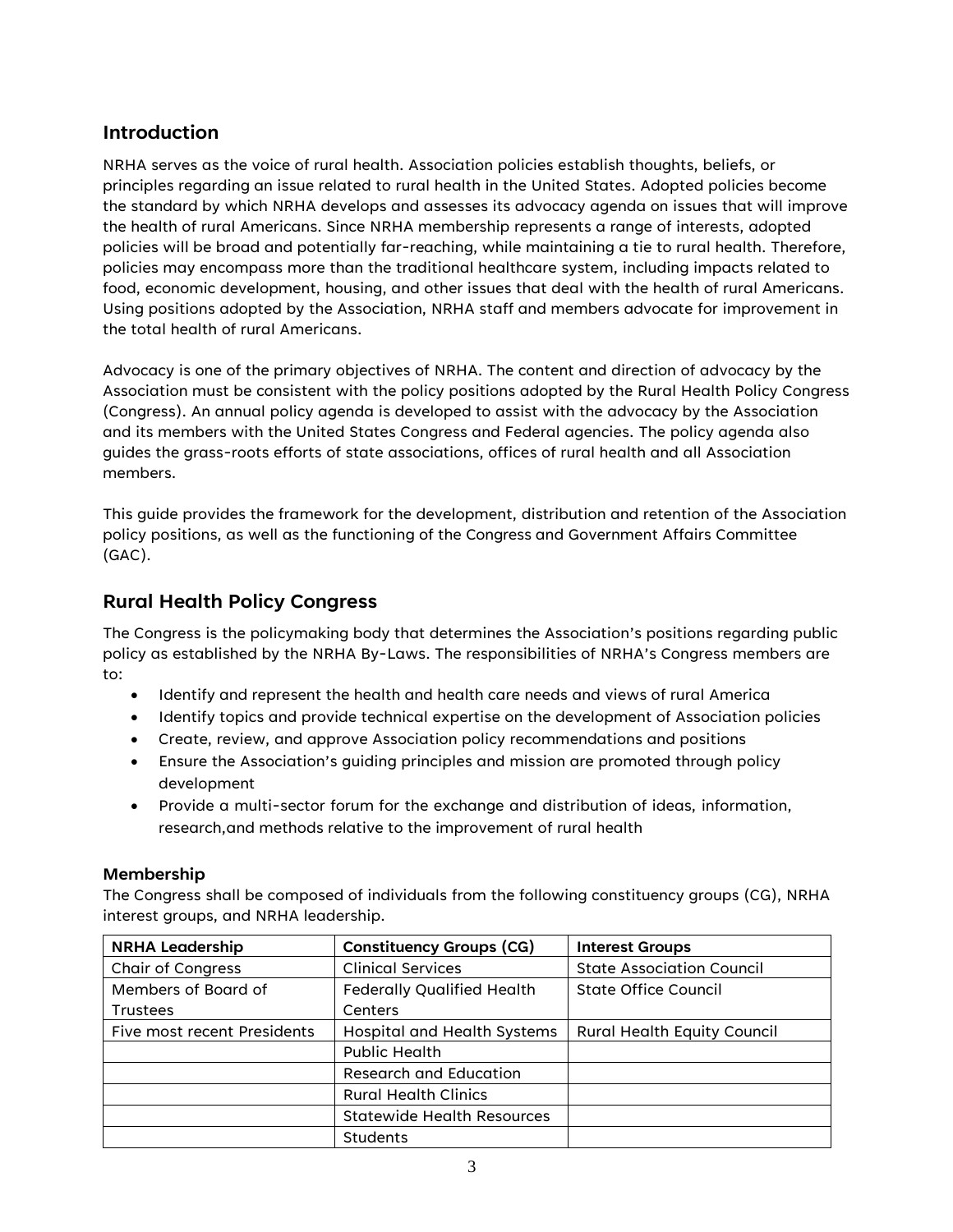Each designated CG shall elect one representative to the Congress, in addition to the CG Chair, for each fifty votes in the CG after the first votes. Each member of the Congress shall have one vote in all deliberations of the Congress.

The Congress shall elect a Chair from its membership to serve a two-year term. The Chair of the Congress shall conduct the Congress meetings, appoint members to ad hoc committees and other committees, sit as a member of the Board of Trustees, and report to the Board, at each of its meetings, on the activities of the Congress, the policies adopted by the Congress, and any issues on which the Congress is seeking input.

#### <span id="page-3-0"></span>**Procedures**

The Congress will determine a set of policy positions which, upon ratification, are adopted as the Association's policy positions on a broad spectrum of rural health issues. Policies are determined through a process that includes consideration of policy proposals developed through discussion of issues, submission of policy papers and briefs that outline the issues, and, finally, adoption of the policies as the official positions of the Association.

Proposed policy positions shall be considered by the Congress only when the position is sponsored by a CG, council, or Congress committee, or when forwarded to the Congress by the Board of Trustees or GAC. A majority of the voting members of the Congress shall constitute a quorum. At any meeting of the Congress at which a quorum is present, a majority affirmative vote shall adopt a proposed policy. Positions on public policy approved by the Congress are official Association positions unless overturned by the Board of Trustees by a two-thirds majority vote.

In determining the Association's positions on public policy, the Congress may use an ad hoc committee structure to research and develop policy positions and to receive, review, and report on proposals submitted for the consideration by the Congress. Members of any ad hoc committee or committees shall be appointed by the Congress Chair. Ad hoc committee members must be members of the Association, but such committees may invite the participation, without vote, of persons not members of the Association to provide needed expertise or assistance.

Any Association member may bring a position for consideration of the Congress by submitting it to his or her primary CG or council for consideration. The CG or council shall consider the proposed position and report its recommendations thereon to the Congress. All Congress meetings are open to any NRHA member. However, attendance by non-Congress members at virtual meetings may be limited in number.

#### <span id="page-3-1"></span>**Expectations**

Congress members shall:

- Participate in three in-person meetings scheduled to occur during Policy Institute, Annual Conference, Rural Health Clinic/Critical Access Hospital Conferences
- Meet virtually at any other time during the year at the call of the Chair, with at least 15 days' notice
- Respond to questions and requests from NRHA staff and membership regarding Congress business
- Participate in community conversations on NRHA Connect as appropriate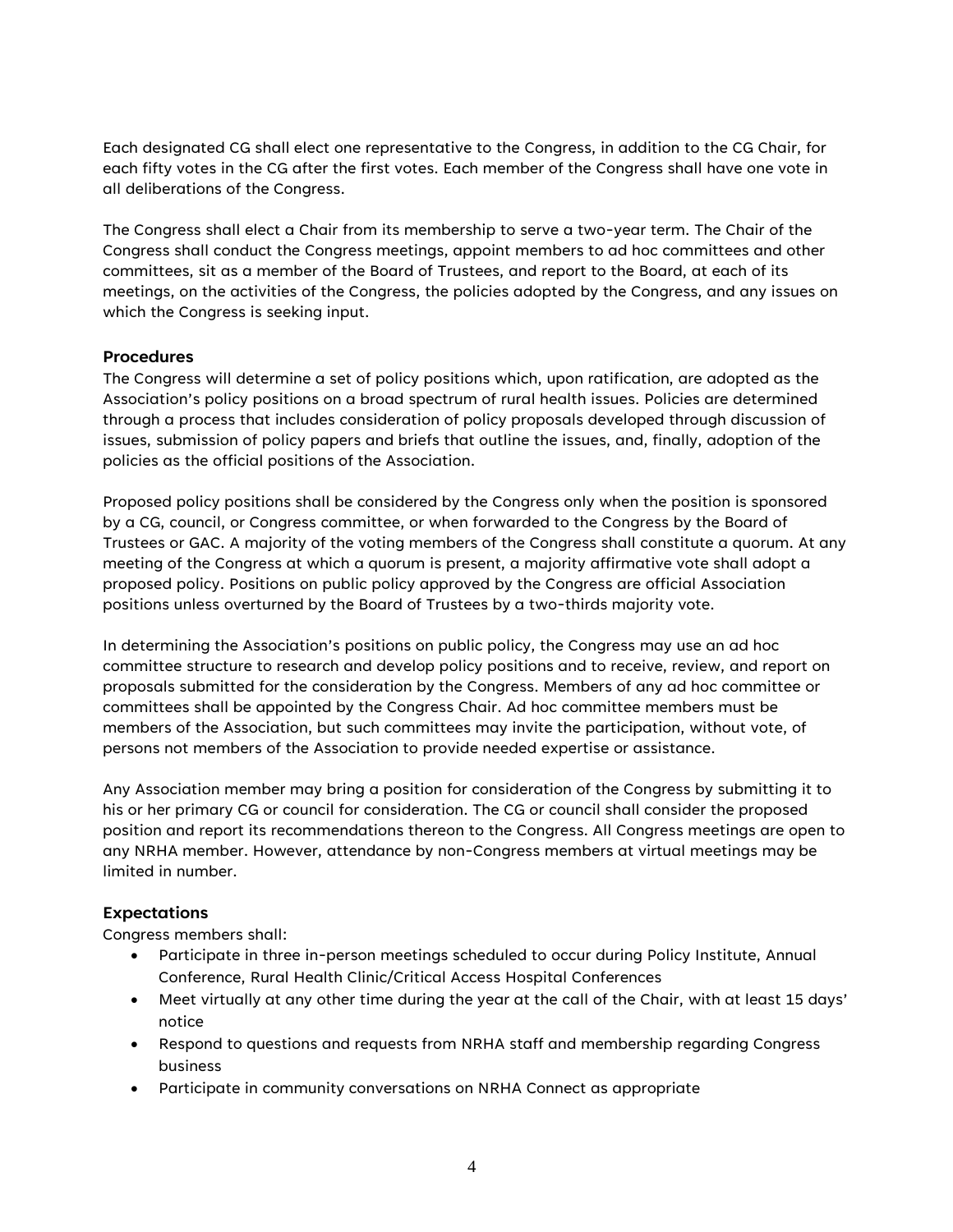# <span id="page-4-0"></span>**Government Affairs Committee**

The GAC members are actively engaged in the policy making and advocacy process through work with the NRHA government affairs staff to develop the Association's legislative and regulatory policy positions, and advance advocacy priorities. The Committee develops and implements policies and strategies to ensure that the Association's priorities are fully addressed and communicated.

The responsibilities of NRHA's GAC members are to:

- Provide technical expertise to staff on legislative and regulatory issues
- Educate and inform policymakers about policy and advocacy priorities as recommended by the Congress and approved by the Board of Trustees
- Report on its activities at each meeting of the Congress
- Make recommendations to the Congress on issues requiring their review and approval
- Ensure the Association's guiding principles and mission are promoted through its advocacy program

#### <span id="page-4-1"></span>**Membership**

The GAC shall consist of up to twenty-four members, including one representative from each CG and council, the Chair of the Congress, and the balance consisting of at-large members. The Committee Chair will be identified annually as part of the appointment process. Appointments are made for a single year term. GAC members may serve for two consecutive terms and are then required to take one term off before being eligible to serve again.

GAC members are appointed by the NRHA president. Appointments shall be made based on an individual's technical assistance expertise, leadership abilities, interest in advocacy and policy, general willingness to participate, and the needs of the committee to achieve geographic and subject matter expertise balance. In making these appointments, the President shall seek the counsel and advice of the Chair of the Congress and NRHA staff.

| <b>NRHA Leadership</b>      | <b>Constituency Groups</b>                | <b>Topical Expertise</b>             |
|-----------------------------|-------------------------------------------|--------------------------------------|
| Chair of Congress           | <b>Clinical Services</b>                  | Workforce x2 (RME Interest Group and |
|                             |                                           | nursing/allied health)               |
| Chair of GAC                | <b>Federally Qualified Health Centers</b> | SDOH (Health Equity IG)              |
| Upcoming leadership (Former | Hospital and Health Systems x2            | Behavioral Health x2 (Mental Health/ |
| NRHA Fellows)               | (Rural PPS and CAH)                       | SUD)                                 |
|                             | <b>Public Health</b>                      | Telehealth/ Broadband                |
|                             | Research and Education                    | Women's/ Maternal Health             |
|                             | <b>Rural Health Clinics</b>               | <b>EMS</b>                           |
|                             | <b>Statewide Health Resources</b>         | Medicaid/Coverage                    |
|                             | <b>Students</b>                           | Oral Health                          |
|                             |                                           | Frontier                             |

The GAC shall be composed of the following individuals.

#### <span id="page-4-2"></span>**Procedures**

The primary function of the GAC is to provide guidance and recommendations on advocacy priorities, as well educate and inform policymakers about issues related to rural health. The GAC promotes advocacy on the policy positions approved by the Congress and Board of Trustees. In addition, the GAC can make recommendations to the Congress on issues that require their review and approval.The GAC is also available to provide expertise and guidance to NRHA staff on legislative and regulatory issues.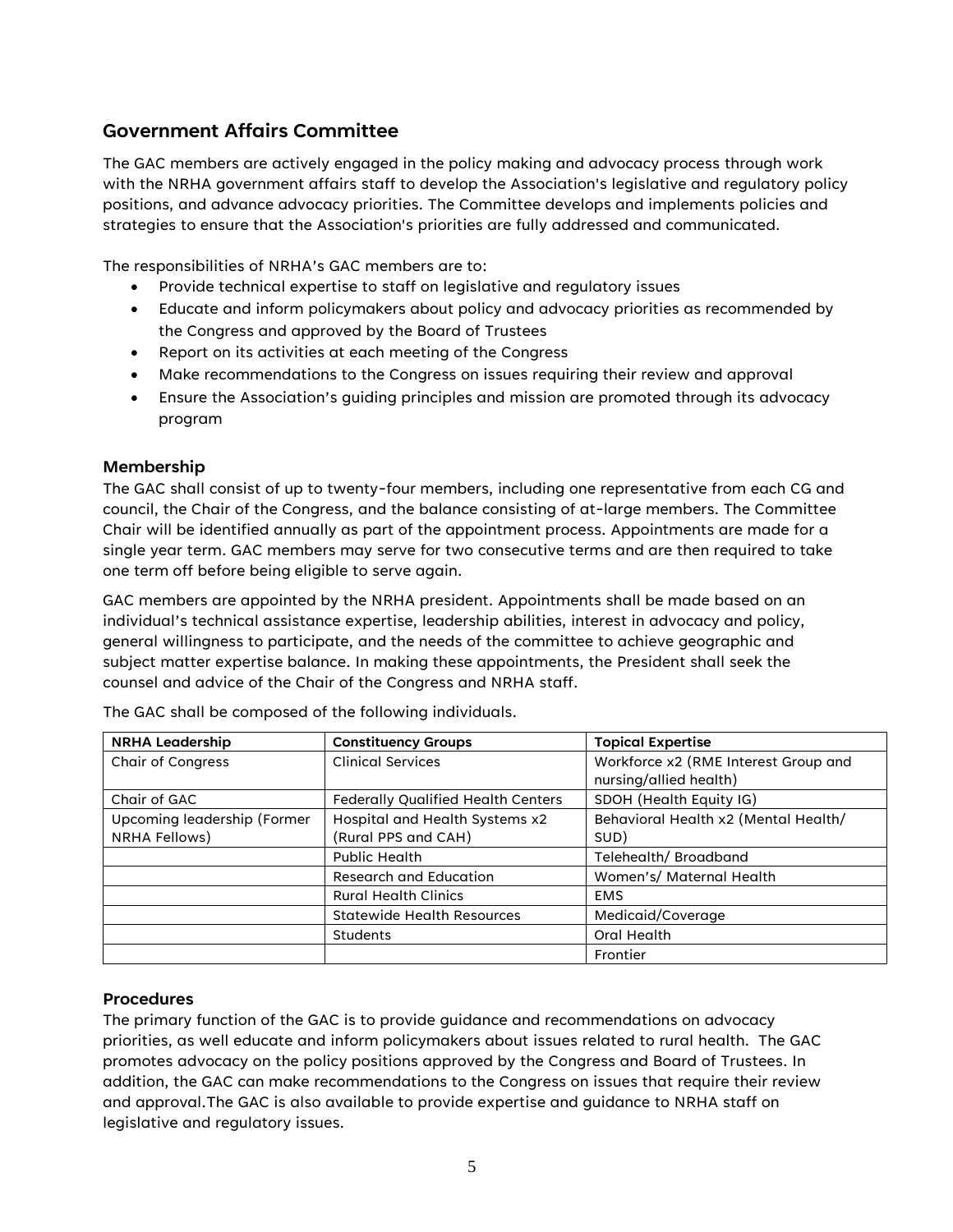The work of the GAC provides the framework for NRHA staff to pursue its function relating to advocacy for legislation and regulation benefiting rural health and promoting the goals of the Association. The primary document published under the purview of the GAC is the Annual Policy Agenda (for more information see below). Annually in October, NRHA staff solicit GAC for changes or additions to the current Agenda; members are expected to review the current Agenda and provide guidance to NRHA staff during this process. At its fall meeting the GAC reviews and discusses the proposals in coordination with NRHA staff to assure that all positions included in the Agenda are current, based on approved policy positions of the NRHA and warrant the advocacy efforts of the Association in the coming year. Subsequent to the discussion and updating, the GAC approves an updated Agenda, becoming the document that guides the GAC, NRHA staff and NRHA membership in advocacy efforts in the coming year.

Frequently, potential legislative or regulatory issues arise that are not addressed in the Agenda that require the advocacy of the Association. These may arise from new policy positions approved by the Congress, the Rapid Response Team and Board of Trustees or they may arise from proposed legislation or regulation by the United States Congress and Federal agencies. The GAC Chair in coordination with NRHA staff may initiate additional meetings of the GAC by electronic means or face-to-face in order to solicit the guidance and support of GAC members. GAC members are expected to participate in these updates to stay informed of Association activities, as well as promote the "grassroots" advocacy efforts of the general Association membership.

#### <span id="page-5-0"></span>**Expectations**

Members of the GAC are expected to educate and inform policymakers in conjunction with the three GAC meetings held each year. Additional educational activities, at the state or federal level, at other times of the year is also encouraged as it may be deemed necessary by NRHA staff or GAC Chair, and as may be appropriate given each GAC member's situation.

GAC members shall:

- Participate in three in person meetings scheduled to occur during Policy Institute, Annual Conference, Rural Health Clinic/Critical Access Hospital Conferences.
- Participate in virtual GAC meetings as needed.
- Respond to questions and requests from NRHA staff on pressing regulatory and legislative priorities.
- Participate in GAC community conversations on NRHA Connect as appropriate.

All GAC meetings are open to any NRHA member, however, attendance by non-GAC members at virtual meetings may be limited in number.

#### <span id="page-5-1"></span>**NRHA Policy Documents**

NRHA's government affairs team and member advocates use the Association's policy agenda, policy papers and briefs, and policy position papers for advocacy efforts on Capitol Hill and within the administration. Current versions of these documents can be found on NRHA's [website.](https://www.ruralhealthweb.org/advocate/policy-documents)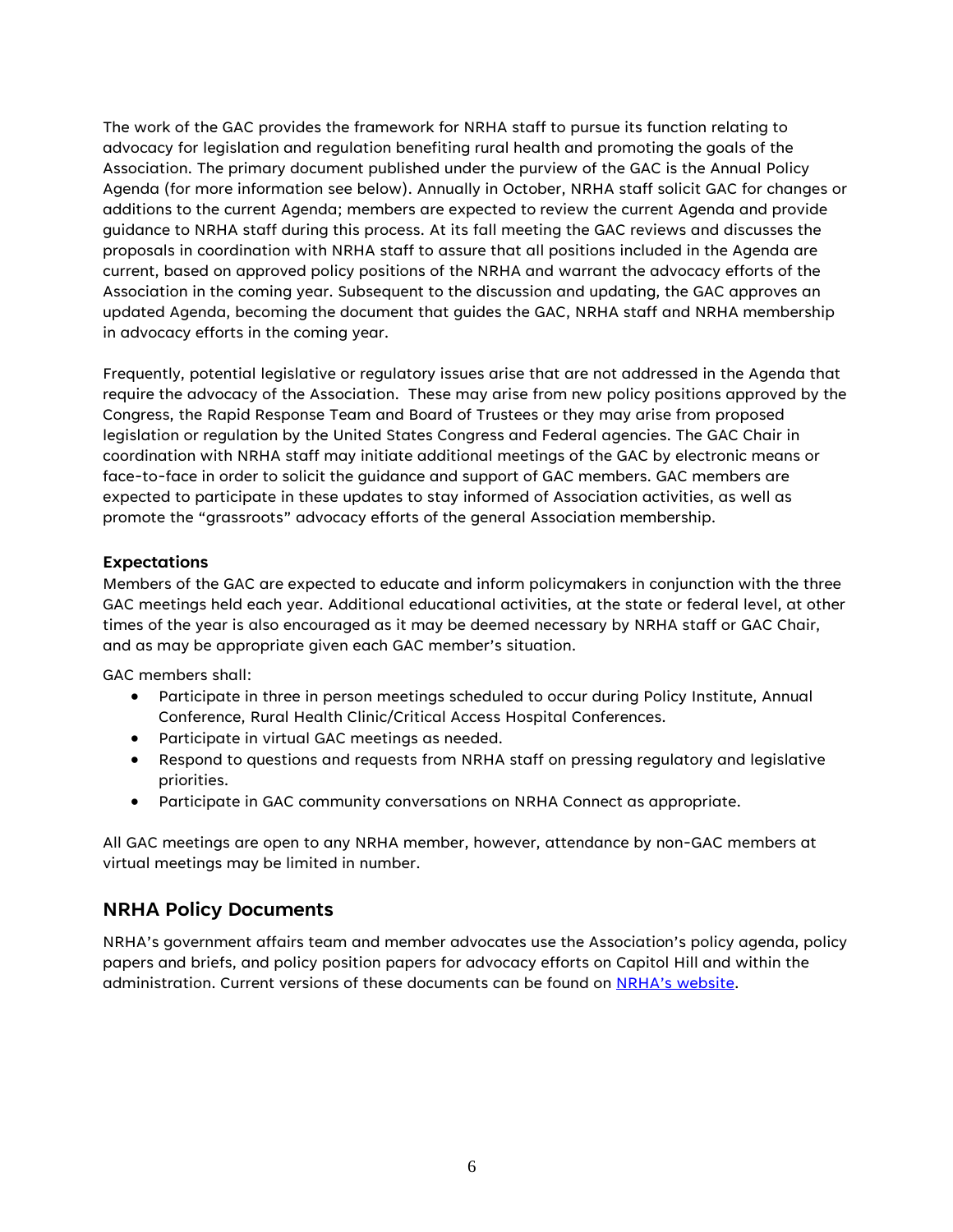# **NRHA Policy Papers**

# **NRHA Policy Briefs**

Authors: NRHA Rural Health Follows and Congress Members Approval: Rural Health Congress

Provides background on issues of importance to NRHA members, as well as policy positions and recommendations. Policy papers are more comprehensive, while briefs do high level summary of issues and identification of policy issues.

# **Annual NRHA Policy Agenda**

Authors: NRHA Government Affairs Staff Approval: Rural Health Congress

Summarizes NRHA's policy position on a broad range of legislative and regulatory issues, as informed by NRHA's policy papers.

# **NRHA Policy Position Papers**

Authors: NRHA Government Affairs Staff & Constituency Groups Approval: Rural Health Congress

High-level snapshot of issues facing rural areas, with actionable policy changes, as informed by NRHA's policy papers and agenda.

#### <span id="page-6-0"></span>**NRHA Policy Papers and Briefs**

Policy papers present an in-depth assessment of an issue, with background information, status, impacts, and proposed policy interventions. Policy papers are used to discuss a longer-term vision for a rural health issue and the Association's role in advocacy. In addition, policy papers will include general or specific recommendations for action by the Association relative to the position.

In contrast to the policy papers, policy briefs provide a shorter new or updated synopsis of a policy position. It is assumed the topic is well known or from previously established position, therefore extensive background is not required. The issue may be one for which the Association may have previously established a position, it may be a subset of a larger issue, or position that does not require an extensive policy paper. It may also be an issue on which there already exists general agreement or understanding but the Association needs to recommend a new, different, or updated position. If upon consideration of the proposed policy brief, the Congress believes a more complete analysis is required, the potential position may be referred to the CG or council for the development of a policy paper.

The format of the paper may be determined by the author(s), after additional feedback from presentation to the Congress and NRHA Government Affairs staff. Policy papers are generally longer, depending upon the depth of the development of the issue and subsequent action, while the policy briefs are shorter and more easily consumable. An important factor in the format and development of a paper is how the paper will be used once adopted. In either format, readers should be able to readily understand both the issue and the policy recommendations.

There are certain elements that should be included in a policy paper. Each component is critical to the development of the issue in a logical and comprehensive manner. Each of these sections should be developed in sufficient detail to allow an individual unfamiliar with the issue to fully comprehend and understand the issue and recommendations. These elements include:

• **Introduction and statement of the issue**: A concise overview of the policy issue (legislative or regulatory) as well as background relating why this is important to rural health.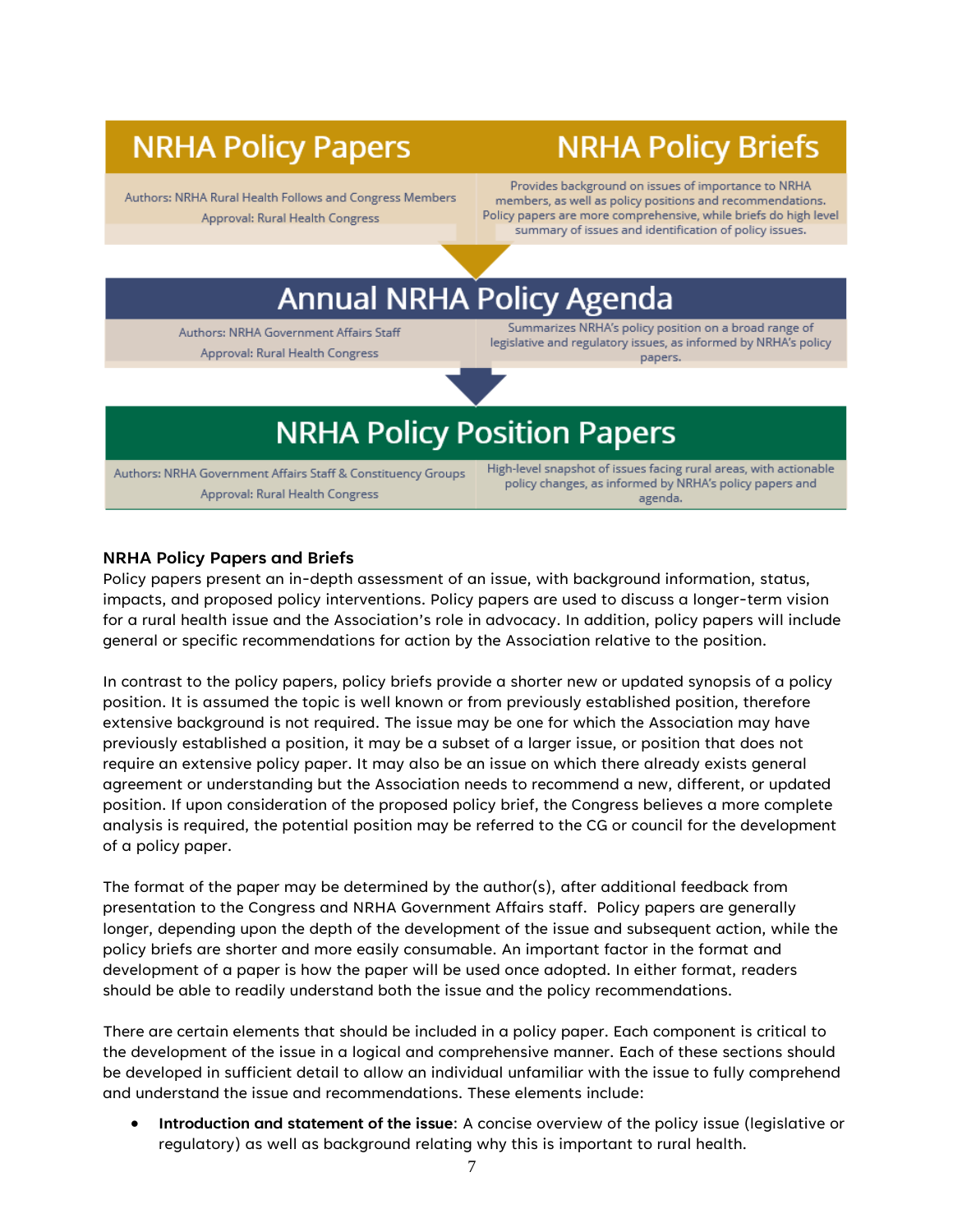- **Analysis of data that supports the position**: Summary of relevant data that supports the need for a change in policy or position by using charts, graphs, and statistical information when possible. Data should be concise and include only that necessary to support the position and convey the need for change.
- **Analysis of current relevant national and/or state policy**: Background on any relevant legislation, regulation, or policy, how it has been implemented, initial successes and/or problems that have arisen as a result or failures that need to be addressed.
- **Analysis of current NRHA policy positions relevant to the issue:** Summary of current NRHA policies on the topic (as relevant).
- **Policy recommendations**: Explain why each of the policy recommendations is necessary to improve current policy or initiate new policy. Recommendations should include a section of suggested actions. (See section on developing policy recommendations for more information).

Policy papers and briefs should include citations in text for data, other works, studies, papers, and a list of references. All citations and references to any work, source of data, or information should be done in AMA style.

#### <span id="page-7-0"></span>**NRHA Policy Agenda**

An annual policy agenda is developed to assist with the advocacy by the Association and its members with the United States Congress and Federal agencies. The policy agenda is developed through the GAC and member engagement process and outlines the full range of NRHA policy within the framework of the Association's mission and priorities. The policy agenda is published on the Association web site.

#### <span id="page-7-1"></span>**NRHA Leave Behind Policy Papers**

NRHA staff creates leave behind policy papers to define the organization's stance on rural health advocacy issues. The information for these papers is created using previously curated policy papers and the NRHA policy agenda. These position papers are reviewed and approved by NRHA CGs prior to dissemination. The position papers act as a brief overview of specific advocacy issues and share key facts, recommendations, and legislative or regulatory actions.

NRHA's government affairs team and member advocates use the Association's policy agenda, policy papers and briefs to draft policy position papers, which aid advocacy efforts on Capitol Hill and within the administration. You can view each of these documents and utilize them to inform your advocacy efforts by visiting [our website.](https://www.ruralhealthweb.org/advocate/policy-documents)

### <span id="page-7-2"></span>**NRHA Policy Determination Process**

Since decisions of the Congress represent the official policy positions of the NRHA, the deliberation process is intended to present an opportunity for full, open, and thorough discussion of all considerations relative to the issue being considered. The process by design allows as much time and deliberation as necessary to successfully conclude with a decision. The process is also designed to present an open and "safe" forum for any NRHA member to actively and honestly present perspectives and opinions in order that the discussion is thorough and complete.

Given the varied membership of the NRHA, it is possible that some individual members may disagree with a specific finding, paper, position, or recommendation. Since the process is designed to allow each member or perspective to be fully represented and participate, the expectation is that all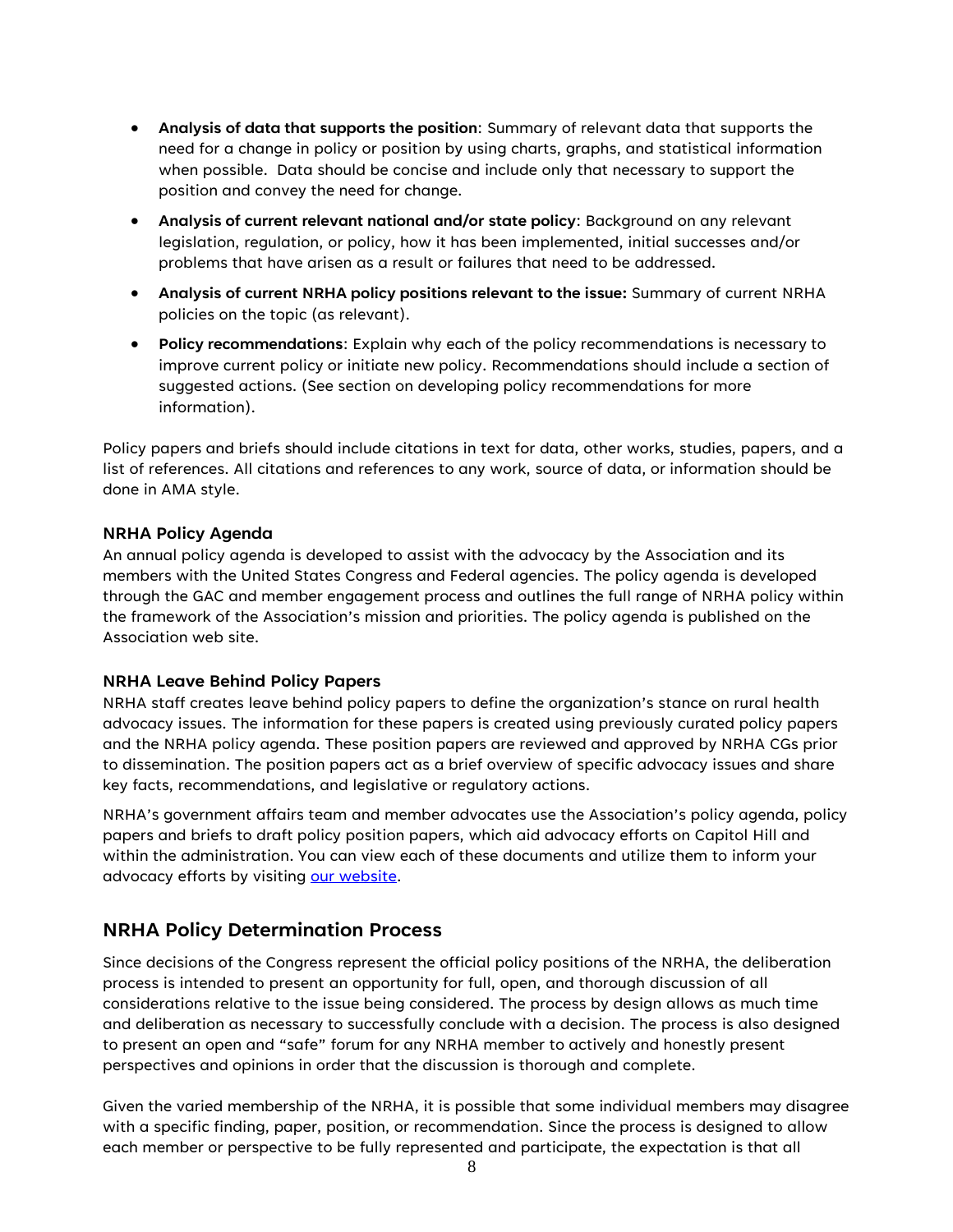members will acknowledge the final decision. Upon conclusion of the deliberative process and decision by the Congress, members of the Congress and the Association should support the position of the Association.

#### <span id="page-8-0"></span>**Policy Papers Concept Approval**

The Congress considers potential policy recommendations developed in the form of policy papers or briefs. These are usually developed through a CG or council, sometime in partnership with a cohort of Rural Health Policy Fellows and presented to the Congress for deliberation and approval. Policy paper topics may develop from broad-based discussions of the Policy Congress, NRHA staff, GAC, or Board of Trustees.

Any NRHA member may bring a potential policy position before the Congress. However, since NRHA is organized around CG and councils, Association members must coordinate policy proposals through the CG or council most applicable to the position. When a CG or council receives a proposal for a policy position from an NRHA member, it must consider the proposal and report its recommendations to the Congress. If an Association member is unable to obtain consideration by a CG or council of a proposed policy topic, the member should contact the Chair of the Congress or NRHA staff for direction. The Congress Chair may designate potential policy topics to a CG or council for development. There may be situations or positions that may involve several CGs or councils. In these situations, the Chair of the Congress or the Board of Trustees may organize and appoint a multi-faceted group to develop and present the proposed position.

Proposal for a potential policy paper topics should be submitted in writing to the Congress Chair and NRHA staff and approved by the relevant CG Chair. The proposal should include a brief outline including at least:

- the need to address the policy area
- the applicability to rural health
- confirmation no existing NRHA policy covers the topic
- the CG or council responsible for development and approval of the policy
- whether it will be developed as a policy paper or a policy brief
- the member who will lead the development and presentation of the document
- other members who will assist in the development as authors
- evidence that a CG or council Chair consents and accepts responsibility for the development of the policy
- the timing of the policy paper or brief development

Each potential policy in development must be assigned to a CG Chair, council Chair, NRHA officer, past president, Congress committee Chair, or their respective designee. This person otherwise known as the "lead" author for the policy will be responsible for coordinating and shepherding the potential policy through the development and approval process, including assurance that the content meets the standards set by the Congress. The responsibility of the lead author includes monitoring the progress of the development of the paper or brief, coordination with the Congress Chair and NRHA government affairs staff, dissemination of the information and drafts of the paper or brief to members of the working group, and any others that may have input in the drafting process.

Following submission of a policy proposal concept, the Congress Chair, in coordination with the NRHA government affairs staff, lead author, and others as may be appropriate, will determine the estimated schedule for presentation to the Congress. The Congress Chair, in coordination with NRHA government affairs staff, will maintain a master listing of all potential policies papers and briefs under consideration. The master listing will be provided to any Congress member upon request and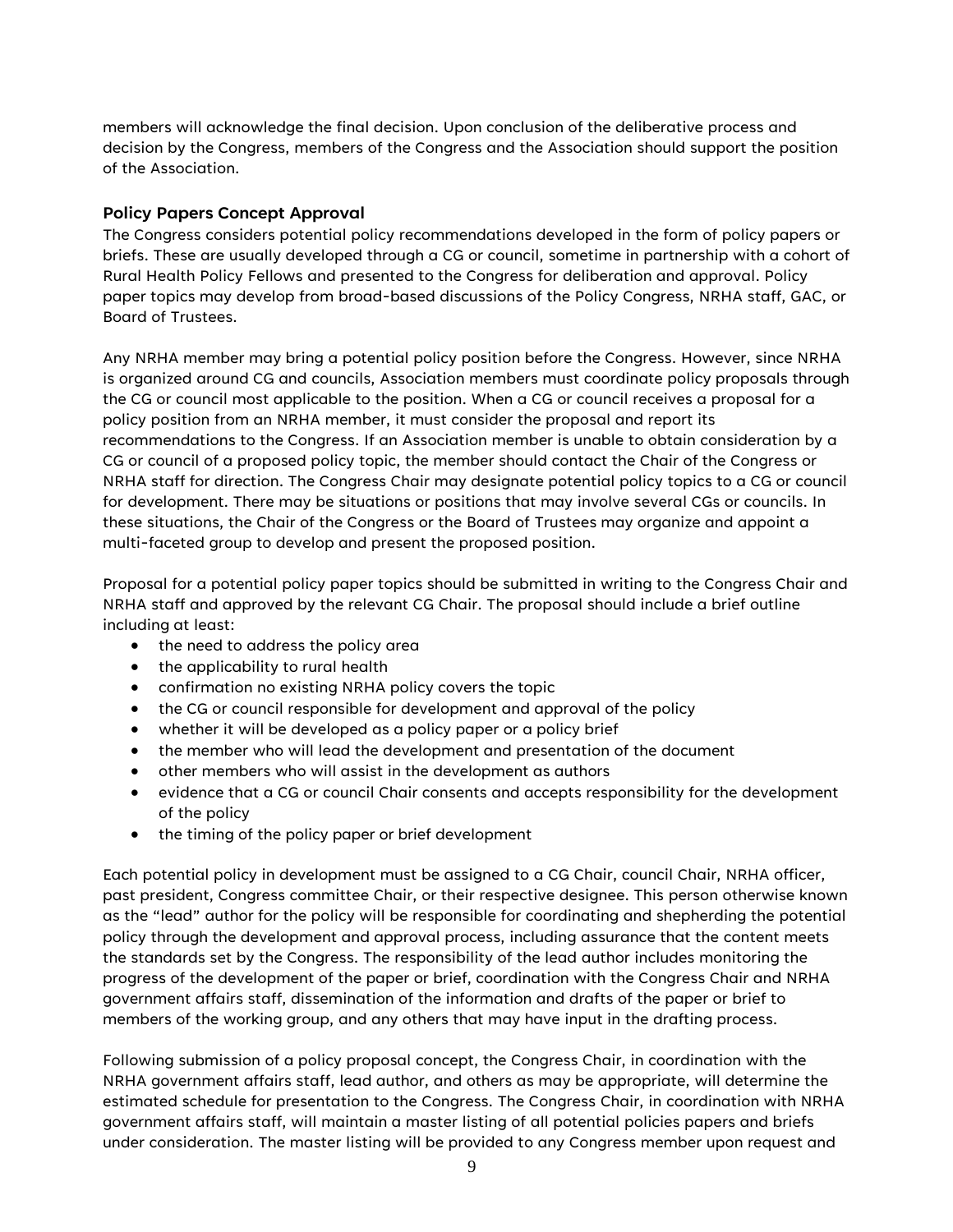may be posted on the NRHA web site as determined appropriate by the Congress and NRHA staff.

#### <span id="page-9-0"></span>**Development of Policy Papers**

One or more members of the Congress or other members of the Association will develop each potential policy paper or brief. The lead author will be responsible for coordinating the efforts of the individuals working on the paper and be responsible for organizing the presentation to the Congress at a scheduled meeting. It is a task that requires serious commitment and effort – this effort develops rural health policy for the United States. It is the lead author's responsibility to facilitate work with others, address the steps of the process and complete all tasks in a timely manner.

Upon completion of the development of a draft policy paper or brief, the paper or brief must be provided in draft form (electronically in Word) to the Congress Chair and NRHA government affairs staff. The Congress Chair and NRHA government affairs staff will determine if the content and format are consistent with the approved concept, provide feedback, and/or approve the paper or brief for presentation to the Congress. Upon approval, the paper or brief will be placed on the agenda for the next Congress meeting. If in the opinion of the Congress Chair or NRHA staff the paper or brief does not meet the standards set forth, the paper or brief may be returned to the lead author for further development before being placed on the Congress agenda.

To move potential policies more quickly through the process, papers or briefs may be presented at a virtual meeting. Any constituency Chair, council Chair, Congress Chair, Congress Vice-Chair, officer or past president may request that a specific paper or brief be presented and considered at a face-toface meeting rather than at a virtual meeting. Such a request must be made in writing to the Congress Chair or NRHA government affairs staff. The final decision will be at the discretion of the Congress Chair.

#### <span id="page-9-1"></span>**Policy Paper Review Process**

Policy papers or briefs are expected to be completed (approved) within six months of initial Congress review. Discussion and consideration of draft policy papers and briefs may be made at either a face-to-face meeting or electronic meeting as described below, or at a combination thereof. Unless approved otherwise by the Congress regarding a specific paper or brief, the schedule for consideration of draft papers or briefs at electronic meetings will include a multistep process for approval:

- Distribution of draft (already in prescribed format and content as described for policy paper or brief) to an electronic platform, such as SharePoint. At posting, all Congress members are notified of its availability for comment, as well as the due date for feedback.
- Feed-back, corrections or other comments should be made electronically to the author and available to all Congress members. This evaluation and feedback by Congress members to the authors is an essential part of the lead member's responsibility. At a minimum of 30 days after posting, members must have comments and suggested changes to the paper completed.
- After the initial electronic review described above, the Congress Chair schedules a meeting to provide feedback through discussion to the author. If written feedback is non-substantive, a meeting for discussion may not be scheduled, as determined by the Congress Chair.
- The author then shares the paper with edited with recommended changes with the Congress Chair and NRHA staff, constituting the final paper or brief. Final copies of the paper will be shared by NRHA staff to the Congress members.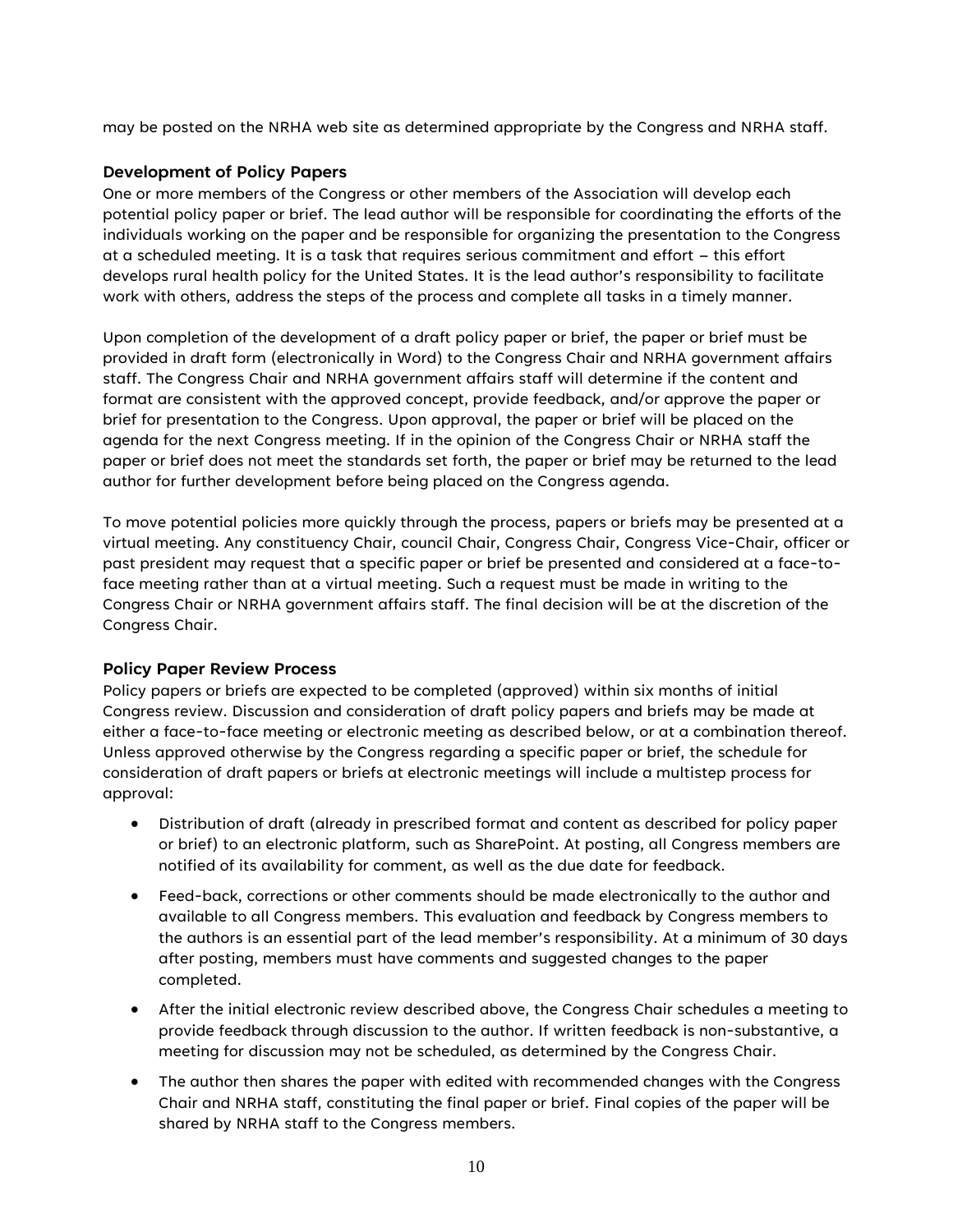- Each paper or brief must be presented to the Congress by the author or lead author at a Congress meeting. The presentation discusses the proposed policy actions. (See below for additional information on the presentation process.)
- At least 30 days following sharing of the final paper, a vote will be taken using electronic voting or a roll call voice vote during a virtual or in-person meeting. Approval of the paper requires majority of Congress members present (virtually or in person) at the meeting voting in the affirmative. A Congress quorum is required for the vote to be valid. Electronic voting will be conducted in a manner determined by the Congress Chair in coordinationwith NRHA staff.

#### <span id="page-10-0"></span>**Policy Paper Presentation to Rural Health Policy Congress**

The presentation of the policy paper is intended to review the proposed policy actions and solicit feedback from the varied perspectives represented by the diverse Congress membership. It is intended to be a constructive process so that the final paper will, in fact, reflect a policy or position that all members of the Association can support. The presentation may involve several steps including:

- Explanation of the purpose of the paper
- Identification of the need
- Explanation of the process of the development of the paper (including a report of review by the relevant CG or council, as appropriate)
- Description of the findings, including facts, data, etc.
- Relationship, if any, to existing NRHA policies
- Explanation of the conclusions drawn because of the paper
- Description of the proposed recommendations and action

#### <span id="page-10-1"></span>**Policy Paper Approval**

Following the presentation and discussion the Congress may decide upon several possible actions for the policy paper or brief. The Congress may:

- accept the paper as presented and adopt it by vote
- suggest areas for further research, detail, inclusion, or perspective
- suggest additional or alternative recommendations or proposals
- suggest additional considerations or perspectives to be considered by the author(s)
- recommend specific items or actions for the paper to be accepted

If the paper or brief is accepted, the paper becomes NRHA policy, subject to action by the Board of Trustees. Papers may be approved conditionally, upon incorporation of suggestion feedback by Congress members. If the paper fails approval, the Congress Chair, in coordination with the respective CG or council Chair, lead author, NRHA staff or others as appropriate, will determine the necessity of presentation at the next meeting or other course of action that may be prudent on a case-by-case basis.

#### <span id="page-10-2"></span>**Approval of Rapid Response Policy Paper Topics**

There may be occasions when a potential position must be considered quickly due to pending legislative or regulatory initiatives or other reason. In these cases, the Association must make a determination quickly and respond. For situations like these, the Association has established a Rapid Response Team (RRT).

Members of the RRT include the Officers of the Association, the Chair of the Congress, the Chair of the GAC and Chairs of any CGs or councils for which the issue at hand would be applicable or appropriate. The RRT may also include any other member of the Congress or Association as may be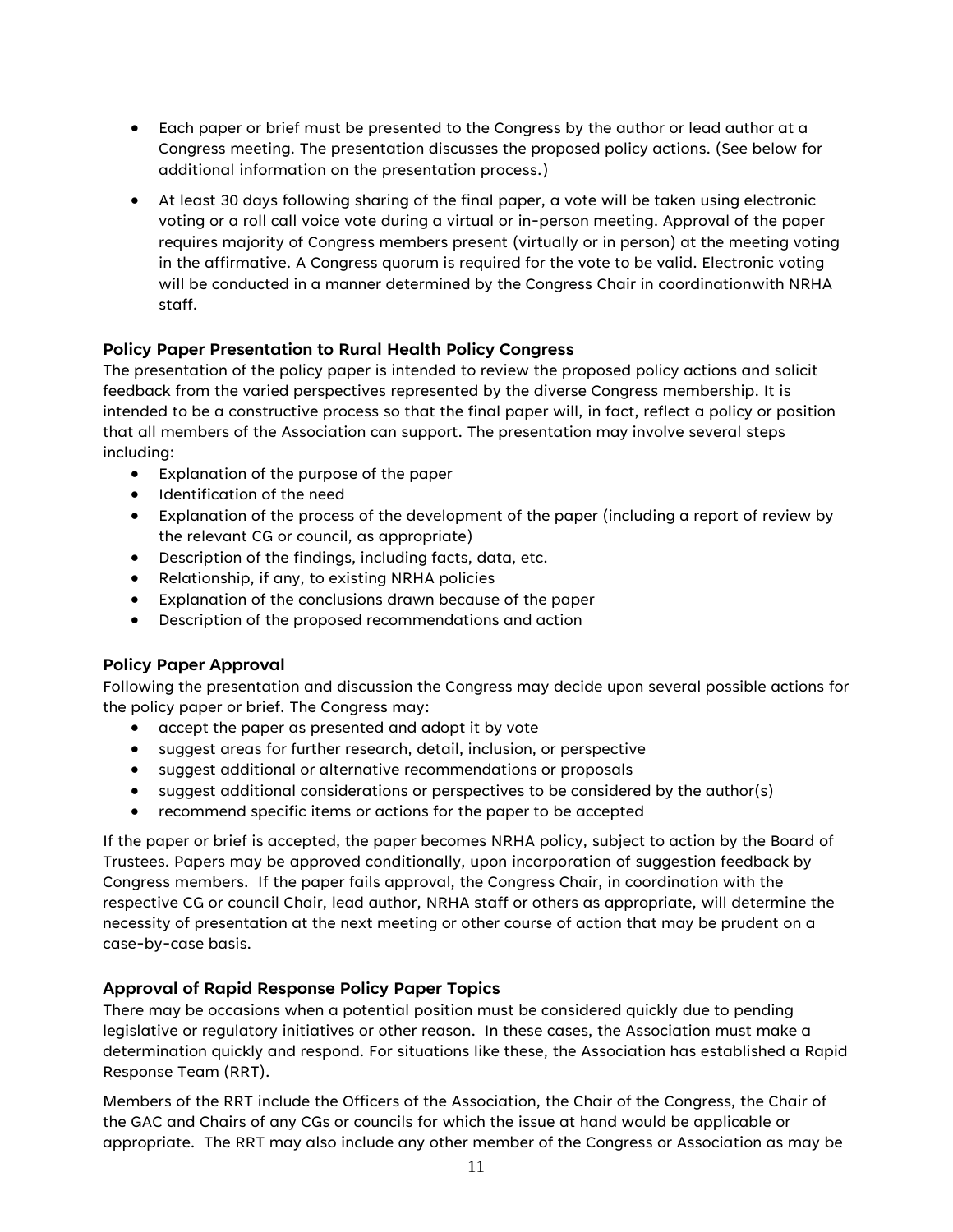helpful to obtain the most complete and representative input into the decision at hand. The RRT is coordinated by the Congress Chair and NRHA staff, with consultation conducted in a manner appropriate under the circumstances.

Actions and positions of the RRT shall be documented in such a way that they may convey the nature of the issue, position and action taken. Actions and positions of the RRT shall be presented at the next subsequent meeting of the Board of Trustees and Congress. If the action taken by the RRT constitutes establishment of a new Association policy, it must be reviewed in the manner described in the Bylaws for review of policies adopted by the Executive Committee. The Board and Congress shall determine if further action or approval is necessary. Thereby, the actions of the RRT become positions approved by the Congress.

#### <span id="page-11-0"></span>**Retention of Policy Positions**

Unless revoked, or otherwise determined to be inactive, policy positions approved by the Congress shall remain active positions of the NRHA. Within seven years of approval, a paper or brief will automatically undergo a two-part review consisting of the following:

- The policy paper or brief will be referred to the CG or council that submitted the original policy position for recommendation to the Congress as to relevancy, updating needs, or archiving. In consultation with NRHA staff, the CG or council shall make a recommendation to the Congress regarding the disposition of the policy or brief.
- The Congress will then consider the recommendation of the CG or council and decide regarding the final disposition of the paper or brief.

If the Congress determines the paper or brief should not remain in the active listing of the Association, it will no longer be considered an official current position of the NRHA and will be removed from the active listing. To preserve the history of the NRHA, all policies will be archived. Archival means kept on file, indexed but separate from all current, active policies. Archived papers or briefs may be reinstated to active status after updating as necessary and subject to the process for position approval of the Congress.

### <span id="page-11-1"></span>**Resources for Developing Policy Papers**

A significant number of resources are available to assist authors of policy papers and briefs. These resources can be used for data, discussion, vetting potential issues and positions, formatting questions, presentation, etc. These include, but are not limited to:

- Current policy papers and briefs on the NRHA website
- Fellow members of the NRHA and Congress
- Fellow members of the CG
- GAC members
- NRHA staff
- Members of the Research and Education CG
- Past authors of papers on the NRHA website
- NRHA By-Laws
- Office of Rural Health Policy at [www.ruralhealth.hrsa.gov](http://www.ruralhealth.hrsa.gov/)
- Rural Health Information Hub at [www.ruralhealthinfo.org](http://www.ruralhealthinfo.org/)
- Rural Health Research Gateway at [www.ruralhealthresearch.org](http://www.ruralhealthresearch.org/)
- Rural Policy Research Institute at [www.rupri.org](http://www.rupri.org/)

The NRHA policy development process is a team effort, with members working with and supporting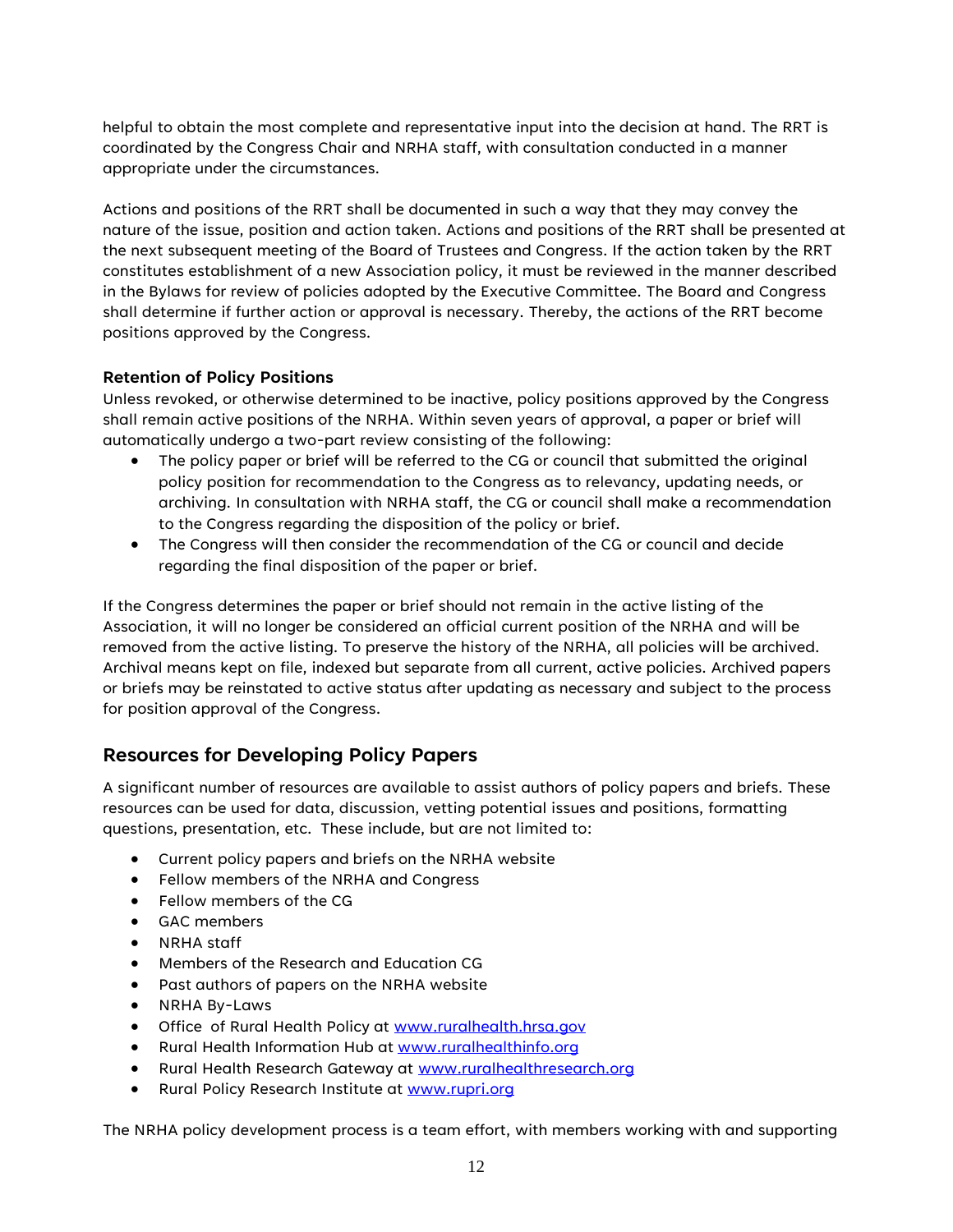members. Authors should consider the Congress a deliberative body and another source of input into the content of papers. Members of the Congress and NRHA staff will offer feedback and suggestions on the organization, as well as the content of papers presented to the Congress for consideration.

#### <span id="page-12-0"></span>**Development of Policy Recommendations**

In articulating policy recommendations as part of Association policy briefs and papers, authors should write clear, practical, and prescriptive policy recommendations. Questions to consider during the drafting process include:

Does your policy recommendation consider or answer the who, what, which, why, and how?

- Who? Most recommendations should be aimed at stakeholders in the federal government, since that is who NRHA lobbies. Examples: Congress, an executive agency
- What? Be as prescriptive as 'reasonable.' Recommending a specific bill be supported/passed is not the best idea. Instead, recommend that NRHA support and/or Congress pass specific provisions of a bill, since the policy change may be included in a number of other bills. Examples: support a provision, create or change a federal program, further research
- Which? Generally, recommendations are most helpful when they provide specificity. Examples: a specific provision, program, or question
- Why? Recommendations should be supported by the data, trends, and/or on the ground experiences summarized within text of the policy brief.
- How? The "who" needs to have the authority and/or ability to act on your recommendation.

Is your policy recommendation specific to rural health?

- The Association's mission is to provide leadership on rural health issues through advocacy, communications, education, and research, therefore recommendations should tie directly back to implications for rural patients and providers.
- Congress and the administration look to NRHA on rural health issues. NRHA has the ability to take a stance on broader policy issues, but the majority of our efforts are focused on addressing priorities specific to rural providers and patients.

Policy Position vs. Policy Recommendation: When drafting policy documents, it is important to distinguish between broad policy positions the Association might take on an issue and specific recommendations of policies that need to change (i.e. the "how") in order to achieve the policy position.

# <span id="page-12-1"></span>**Distribution and Advocacy of Policy Positions**

Following the approval of policy papers or briefs by the Congress, the paper or brief shall be reported to the NRHA Board of Trustees by the Congress Chair at the Board's next regularly scheduled meeting for their ratification or rejection. Any paper or brief may be rejected upon a vote of two-thirds of the Board of Trustees. Upon adoption of a policy paper or brief, the Association staff will determinethe appropriate means to distribute and utilize the papers. Papers may be posted on the [Association's web](https://www.ruralhealth.us/advocate/policy-documents)page and thus available to all members as well as the public. Policy papers and briefs represent official NRHA positions and should be represented as such,without interpretation or projection.

NRHA staff can only speak for the Association on issues that are addressed in approved policy positions. Positions are used by NRHA staff and members to advocate to federal and state policymakers. The NRHA staff may distribute papers to the members of Congress and their staff, members of the administration and regulatory agencies, and other professional organizations and